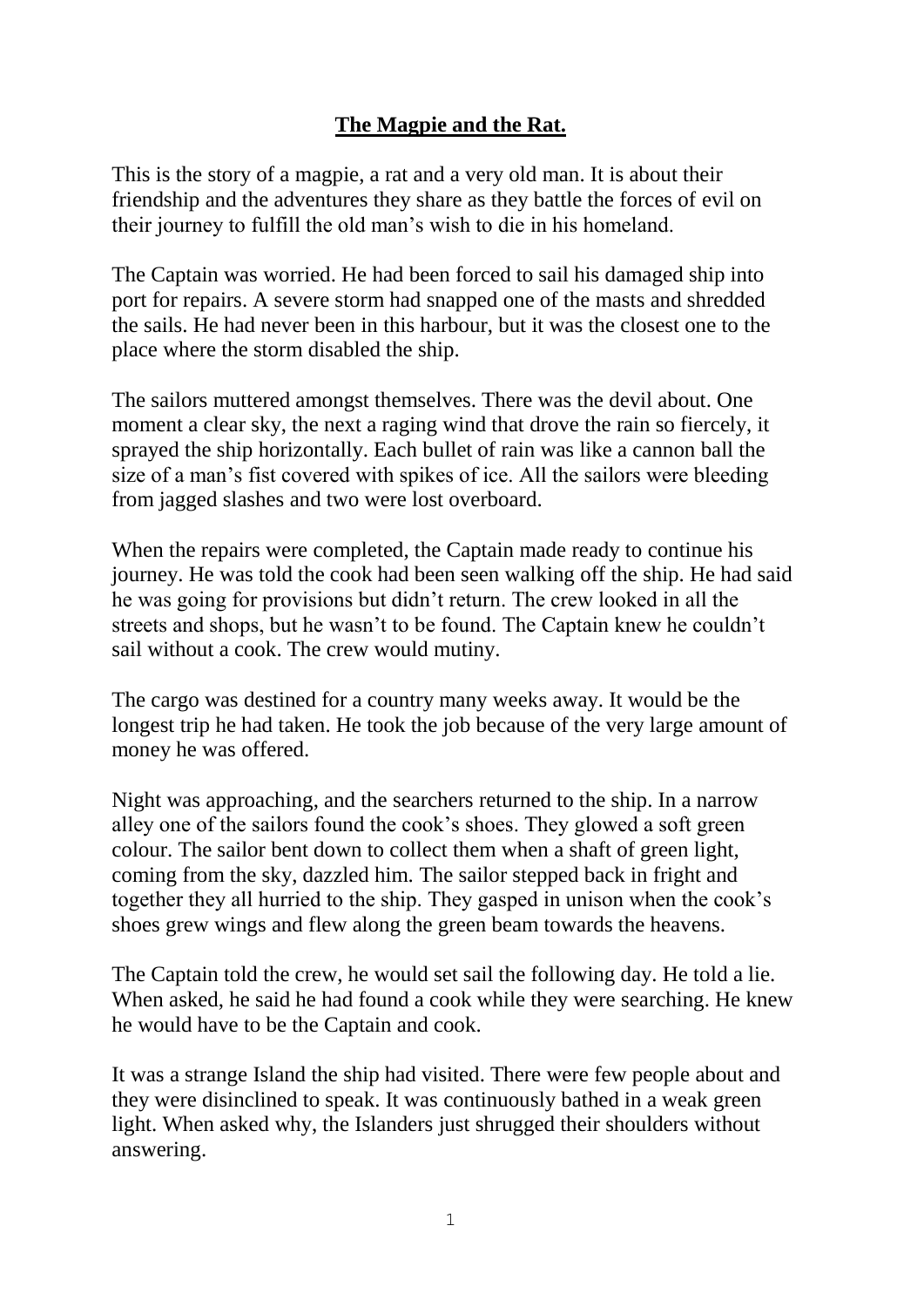The Captain set off to finalise his accounts and order provisions for the trip. Hypnotized, he followed a star that shone with a strong green light. It was positioned level with his eyes and about ten paces ahead. Inside the star a hand beckoned and a voice said,

'Go into the tavern on the corner of the next street.'

shortly after the voice, a dog joined them as the Captain continued to follow the pulsing green star. He closed his eyes, shook himself free of its spell and turned back. The dog gave a low growl and created a green barrier of light that couldn't be penetrated. Opening his eyes, he turned, and again came under the star's spell, following it with the dog walking one pace behind. The Captain stopped outside the tavern. The dog, sitting on its haunches, drew the Captain in, its eyes lighting the path with twin green beacons.

The ceiling was low. Smoke drifted from pipes being smoked by rough coated men. Their pipes were fused to their faces, faces that didn't have eyes, mouths or noses. Instead of fingers, each hand had five talons. Though frightened for his safety, the Captain was unable to walk to the door.

A large man stretched his arm and pointed with his five talons towards an old man sitting at a table that was the furthest from the dim candlelight. The same voice he had heard before, drifted to his ears.

'We've been waiting for you.'

The dog was resting at the old man's feet. There was a magpie perched on his shoulder. Again, the dog's eyes lit the way with shafts of green light coming from its eyes. As he sat down, the magpie slowly circled above the Captain's head, chortling quietly.

The old man didn't move, and his eyes also had green shafts of light which danced on the Captain's hair shirt. the Captain's head hurt as it absorbed the instructions from the voice.

'Go back to your ship. I have an important cargo to send to Biddlecup. I will buy your cargo. The changeover will take place tomorrow. You will find men at the jetty waiting for your orders. I will give you money to cover your expenses.'

The old Man left the tavern leaning on a gnarled walking stick, the handle curved like a shepherd's crook, except the hook was a single talon. It gave off a beam of green light that lit the path, forcing the darkness back to the shops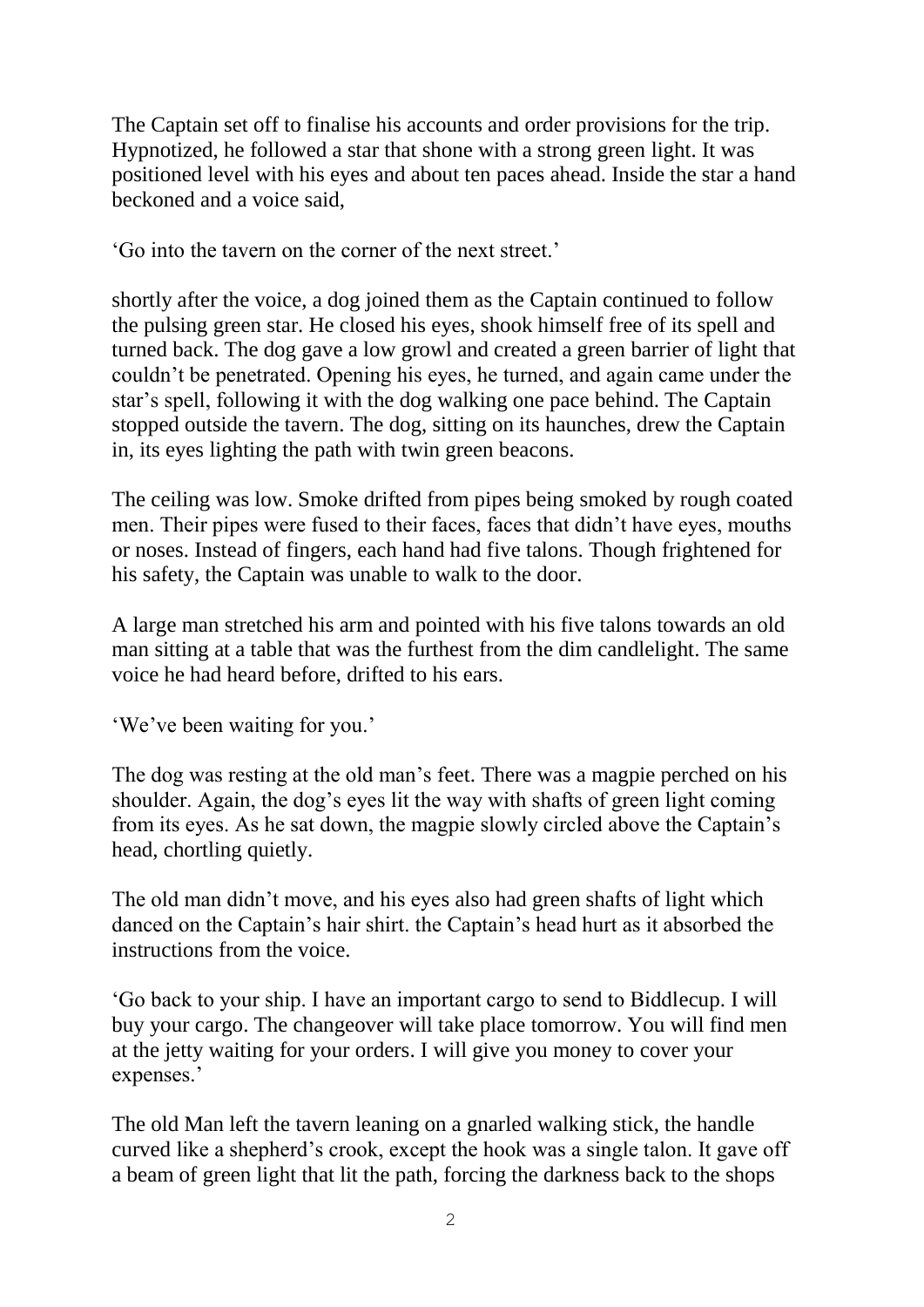and the side streets. With the magpie still circling, the Captain followed, hypnotized by the old man and the green light. They'd walked a good distance with the dog following not more than five paces behind.

The Captain heard the melodious chortling of the magpie as he bent over to collect a parcel it had dropped at his feet. When he straightened, the bird, the dog and the old man were nowhere to be seen. The area was dark with no moon. There was a green light that shone on a small patch of road. Still hypnotized the Captain followed the light which remained five paces in front of him.

When the ship was in sight the light disappeared and the Captain hurried to his cabin. On the table there was the most splendid meal he had ever seen; several courses of food from different parts of the world, gold rimmed porcelain tureens full of stews and a choice of soups. Without questioning where it had come from, there was nothing like this on his ship, he soon ate it all and drank the most superb wine.

He pulled out the package the magpie had dropped. He was startled by the amount of money. He reckoned enough for a stronger, bigger boat and much left over. It must be a sacred cargo he would be carrying. He turned around and saw the dishes had been replaced by maps and the ship's log.

He was dizzy and lay on his bunk, thinking to take a rest but didn't wake until just before day break.

Good to his word, the old man had provided men to unload the ship and load it with the replacement cargo. Though they had the shape of normal strong men they had no ears, eyes, nose or mouth, and their hands were shaped as a bird's foot with five talons for each finger. The new cargo was in rectangle boxes made of heavy planks of wood, sealed with a message on each one saying that they were never to be opened. The word, never was written with lettering twice the size of the rest.

His crew were frightened and said where was the cook and what was the new cargo. The Captain had all this money the old man had given him, so he doubled the sailor's wages and said he had found a cook and that the new cargo was safe. He hadn't seen his original cargo; the ship was empty and ready for the heavy boxes when he went ashore.

With the loading of the ship completed, the men dissolved into the sky. He was pleased the sailors were aboard the ship preparing to sale so hadn't seen the labourers disappear.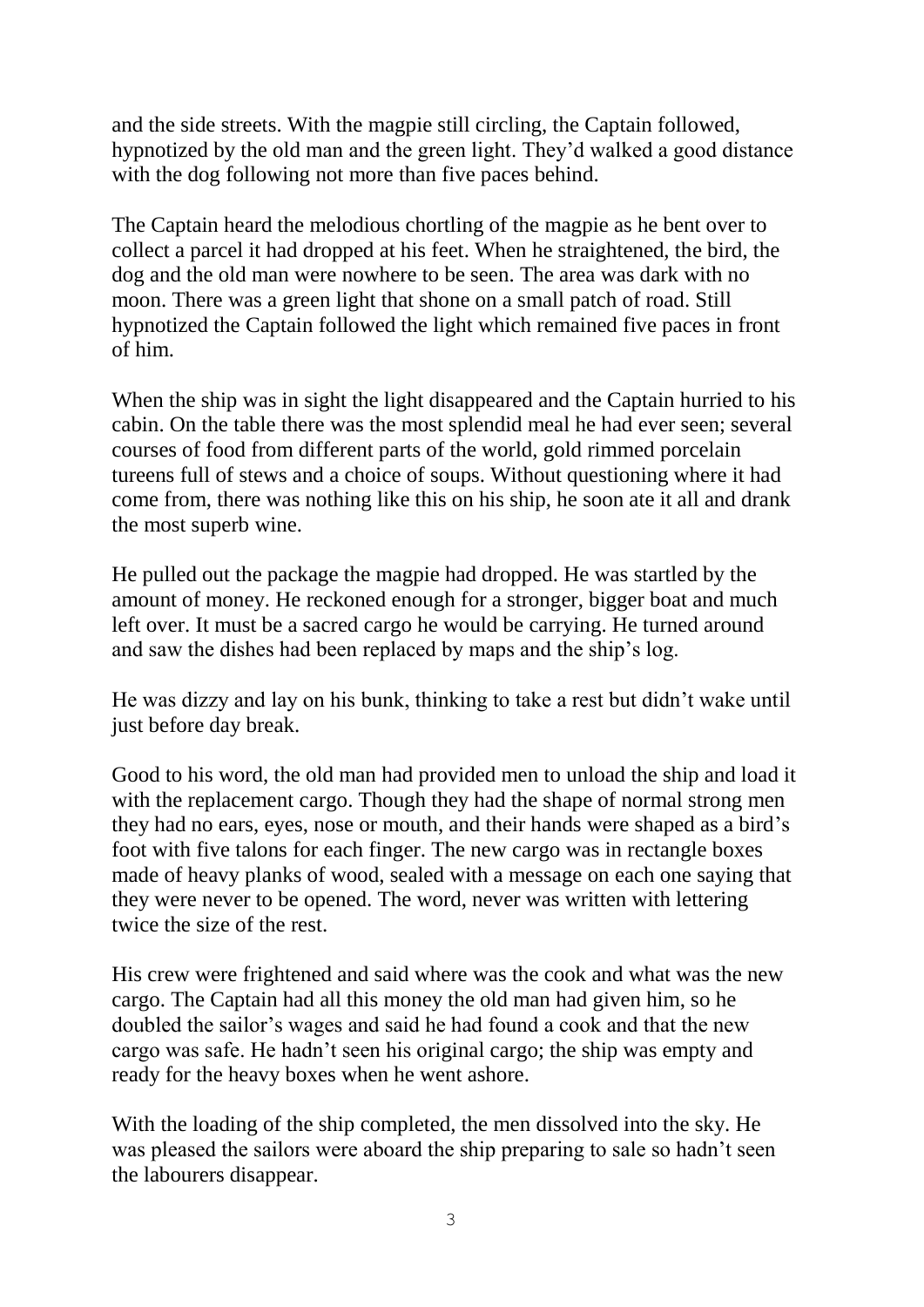They were about to sail. The Captain had asked everywhere for a cook without success. He had lied to the crew, saying the cook was running late and would join them shortly. None of the sailors would cook. They would mutiny first. He was about to walk up the gangplank and cast off when an old man shuffled quickly forward leaning on a gnarled walking stick, a green light shining from its talon. There was a magpie sitting on his left shoulder. It was the man from the tavern, but the Captain didn't remember meeting him, nor could he recollect how the cargo was loaded.

The Old Man stopped a few paces away. Green beams of light from his eyes played on the Captain's chest. The magpie circled round the old man's head and he heard the voice.

'Captain, I must come aboard. I will travel to Grannaland with you. Many years ago, as a small boy I left my homeland and it is now time to return. I have little time left and wish to be buried with my family.'

This was an odd request as he always had difficulty raising a crew for this voyage. Of all the voyages, he had taken over many years the most frightening ones were always to Grannaland. In fact, to get any crew at all he would make up a story of some mystic land, a land of gentle slopes, as much food as anyone would want, and continuing warm sunshine.

With a troubled mind, no cook and a strange cargo, a cargo he was forbidden to inspect, but didn't know why, he looked hard at the old man. There was something about him that made him uneasy. He was about to refuse his request, thinking he would bring bad luck, when the magpie perched on the Captains arm, cocked its head to one side and softly chortled,

'I will cook for your crew.'

Startled, the Captain shivered at having his mind read so easily and turned abruptly away. It was a cook he needed, but not this one. He sensed a power within the old man that disturbed him, and the tingling sensation and shivering remained as he walked towards his ship. As he approached the gangplank he heard the most beautiful melody. He immediately looked up and saw the magpie flying slowly around his head. He looked at the old man as the chortling continued, the Captain, mesmerized, heard the echoes of his voice,

'I need a cook; will you cook for my ship this voyage?'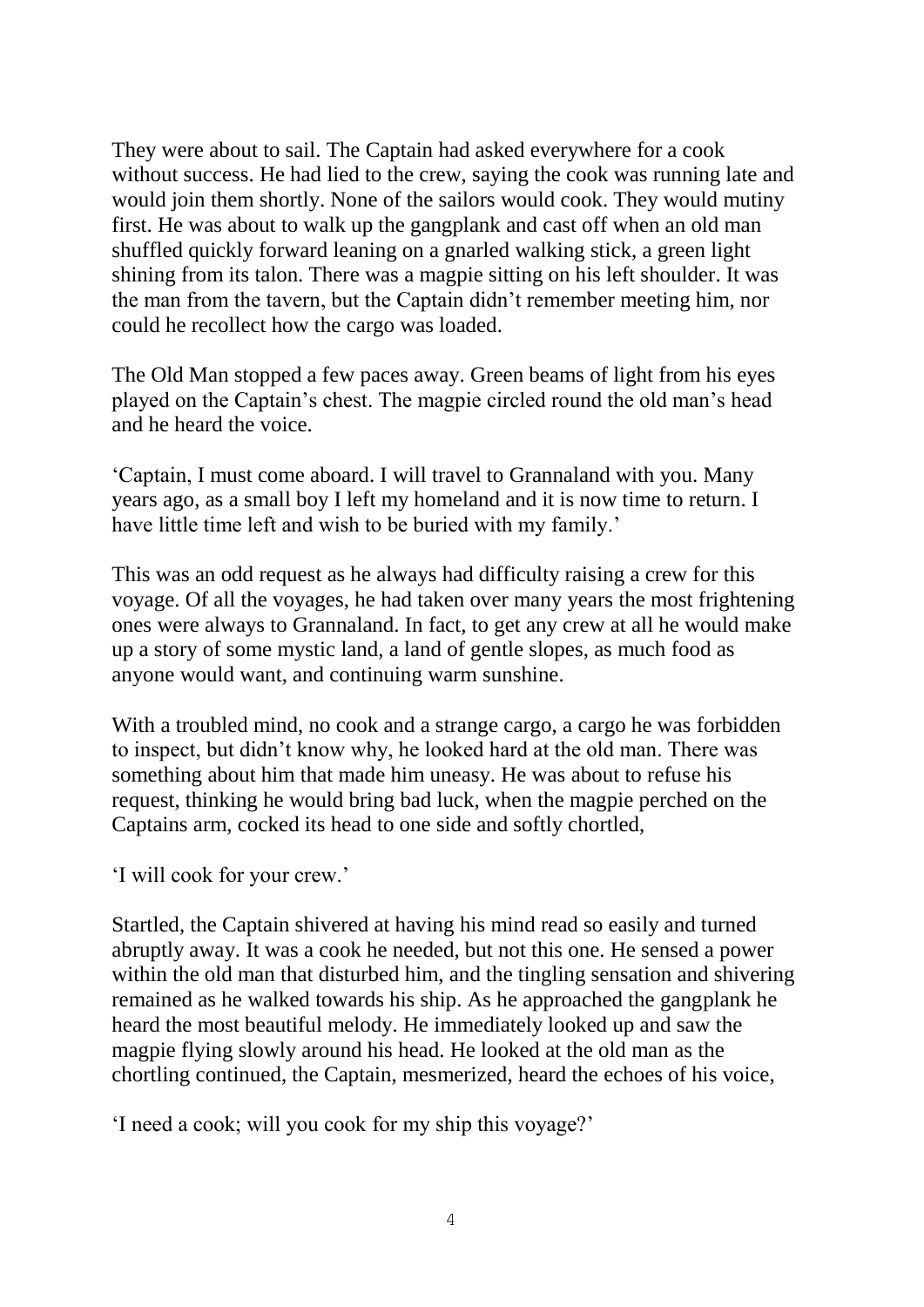The old man smiled as he glided up the gangplank and followed the Captain onboard. The magpie had disappeared, but he heard its chortling mingling with the words.

'I will cook for you and your crew. You will never have tasted such food in all your travels.'

The Captain was confused. The old man hadn't spoken a word, yet he knew he had a cook for the voyage and that the old man would sale home with him. He had an uncomfortable feeling he had seen the old man and the bird before but couldn't bring the memory forward.

It was nearly dark, the wind was picking up, clouds hung heavy on the horizon, the Captain needed to sail. As he passed the galley he saw the magpie sitting on a ledge, one eye cocked towards a pan with food cooking, a pot of water bubbling, and the old man sitting in the corner, eyes closed, not a twitch. It was as if he had been calved and placed there as an ornament. The Captain's skin crawled and the hairs on the nape of his neck stiffened. He paused listening to the soft voice of the magpie crooning to its owner, then continued to the bridge.

There were shouts aloft as the sails were unfurled, the anchor stowed on board, the ship to shore ropes coiled. They made their way slowly out of the harbor, past the breakwater and on to the open sea, the ship responding to the swell as the wind strengthened.

The shores of the Island were empty of people and there were no ships to be seen, but there was an empty dinghy, drifting. The Captain steered his ship to avoid the dinghy, but it moved into the ships path. Try as he might he couldn't avoid it.

As it scraped along the hull a very large, coal black rat, jumped aboard and disappeared through a tangle of ropes. There was a loud squawk from the magpie as it flew to the edge of the ship. With head tilted and wings flapping, it watched the tail of the rat disappear. The magpie followed as it chortled with excitement. The Captain was sure the magpie knew the rat, and that this meeting had been arranged. This was not going to be a trouble-free voyage. The dinghy continued to scrape the ship's hull as it drifted astern before disappearing into the night.

Shortly after the rat came on board the old man called for the crew to have dinner. The Captain went to his cabin. As the cabin boy laid out the food and set the table, he didn't recognize the cutlery. The plates were gold rimmed and